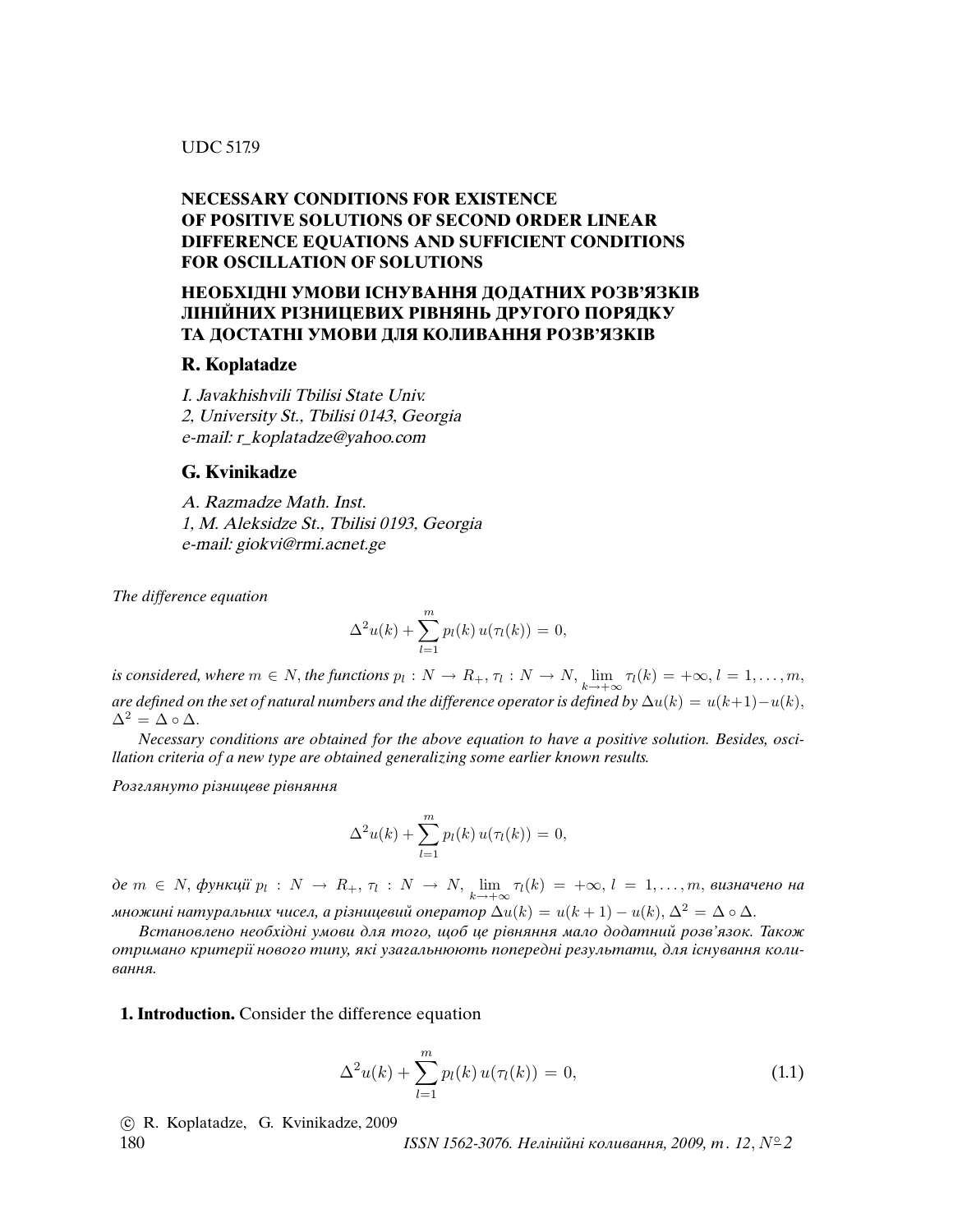where  $m \ge 1$  is a natural number,  $p_j : N \to R_+, \tau_j : N \to N, j = 1, ..., m$ , are functions defined on the set of natural numbers  $N = \{1, 2, \dots\}$ ,  $\Delta u(k) = u(k+1) - u(k)$  and  $\Delta^2 = \Delta \circ \Delta$ . Everywhere below it is assumed that

$$
\lim_{k \to +\infty} \tau_l(k) = +\infty, \quad l = 1, \dots, m,
$$
\n(1.2)

$$
\sup \{p_l(i) : i \ge k\} > 0 \quad \text{for} \quad k \in N, \quad l = 1, \dots, m. \tag{1.3}
$$

For each  $n \in N$  denote  $N_n = \{n, n+1, \ldots\}.$ 

**Definition 1.1.** Let  $n \in N$ . We will call a function  $u : N \to R$  a proper solution of the equation (1.1) on the set  $N_n$ , if it satisfies (1.1) on  $N_n$  and  $\sup\{|u(i)| : i \geq k\} > 0$  for any  $k \in N_n$ .

**Definition 1.2.** We say that a proper solution  $u : N_n \to R$  of the equation (1.1) is oscillatory if for any  $k \in N_n$  there are  $n_1, n_2 \in N_k$  such that  $u(n_1)u(n_2) \leq 0$ . Otherwise the solution is called nonoscillatory.

In Section 3 of the presented paper a necessary condition for existence of a positive solution of the equation (1.1) is obtained. Using that result, in Section 4 sufficient conditions for oscillation of all solutions of (1.1) are given which generalizes the results presented in [1], where  $\liminf_{k \to +\infty}$  $\tau_l(k)$  $\frac{\partial u}{\partial k} > 0, l = 1, \ldots, m$ , was an essential assumption. In the given paper this restriction, in general, is removed.

The problem of oscillation of solutions of the equation of the type (1.1) has been studied by several authors, see e.g.  $[2 - 10]$  and the references therein. Everywhere below it is assumed that the conditions

$$
\sum_{k=1}^{+\infty} k\left(\sum_{l=1}^{m} p_l(k)\right) = +\infty, \tag{1.4}
$$

and

$$
\sum_{k=1}^{+\infty} \left( \sum_{l=1}^{m} \tau_l(k) \, p_l(k) \right) = +\infty \tag{1.5}
$$

are fulfilled.

Using the fixed point principle, one can easily show that the conditions (1.4) and (1.5) are necessary for oscillation of all solutions of the equation (1.1) [1].

### **2. Some auxiliary statements.**

**Lemma 2.1.** Let  $\{a_i\}_{i=1}^{+\infty}$ ,  $\{b_i\}_{i=1}^{+\infty}$  be two infinite sequences of real numbers, the series  $\sum_{i=1}^{+\infty}$  $i=1$  $b_i$ be convergent and  $a_iB_{i+1} \to 0$  as  $i \to +\infty$ , where  $B_i = \sum^{+\infty}$  $j = i$  $b_j.$  Then the convergence of either of the series  $+ \infty$  $i=1$  $a_i b_i$  and  $+ \infty$  $i=2$  $(a_i - a_{i-1})B_i$  implies the convergence of the other and

$$
\sum_{i=1}^{+\infty} a_i b_i = a_1 B_1 + \sum_{i=2}^{+\infty} (a_i - a_{i-1}) B_i.
$$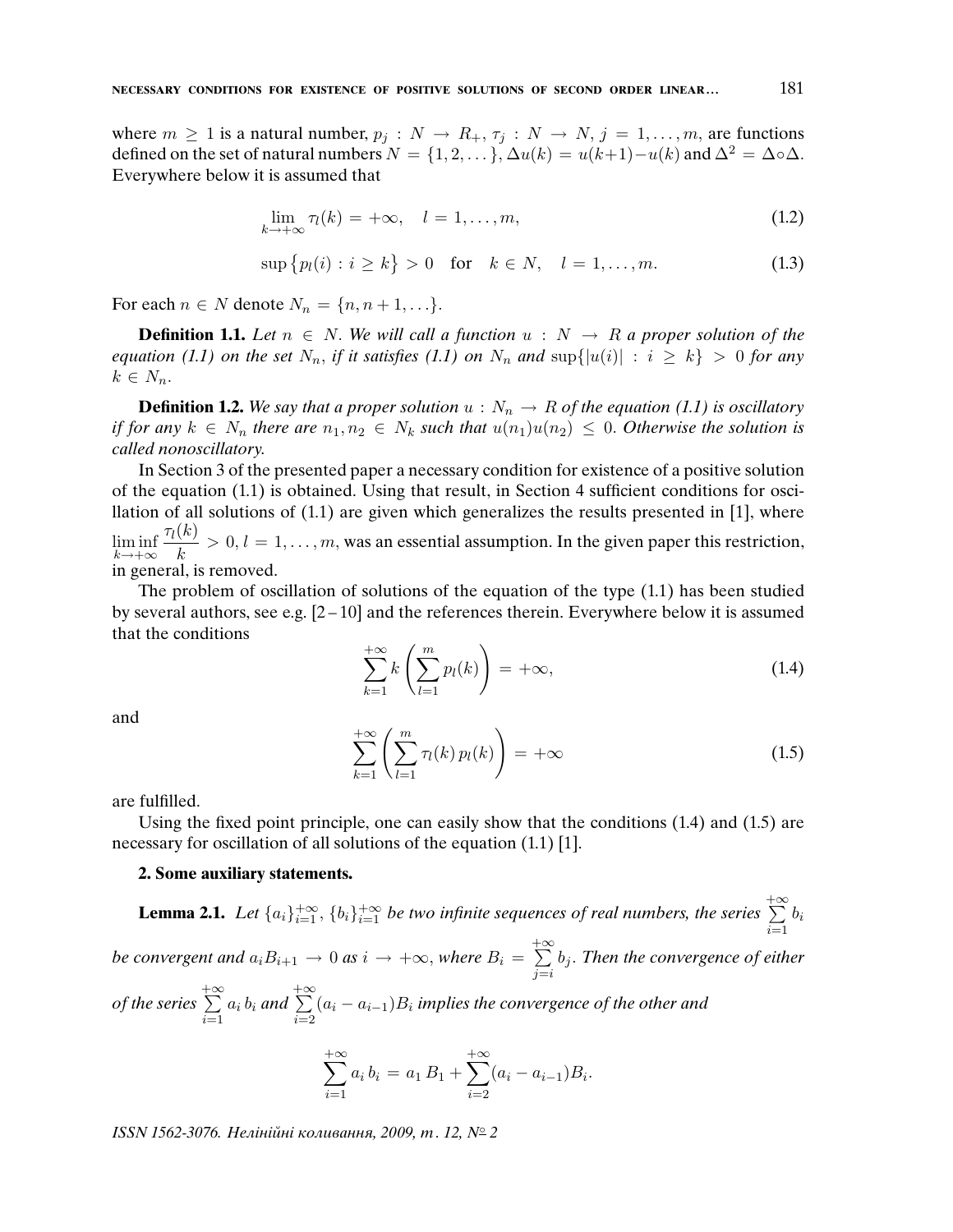**Lemma 2.2.** Let  $u : N_n \to R$  be a nonoscillatory proper solution of (1.1). Then there exists  $k_0 \in N_n$  such that

$$
u(k)\,\Delta u(k) > 0 \quad \text{for} \quad k \in N_{k_0}.\tag{2.1}
$$

**Lemma 2.3.** Suppose that (1.4) and (1.5) hold and  $u : N_n \to R$  is a nonoscillatory solution of (1.1). Then  $|U(t)|$ 

$$
\lim_{k \to +\infty} u(k) = +\infty, \quad \limsup_{k \to +\infty} \frac{|u(k)|}{k} < +\infty. \tag{2.2}
$$

**Lemma 2.4.** Let  $\varphi, \psi : N \to (0, +\infty), \psi$  be nonincreasing and

$$
\lim_{k \to +\infty} \varphi(k) = +\infty,\tag{2.3}
$$

$$
\liminf_{k \to +\infty} \psi(k)\,\widetilde{\varphi}(k) = 0,\tag{2.4}
$$

where  $\widetilde{\varphi}(k) = \inf \{ \varphi(s) : s \geq k, s \in N \}$ . Then there exists an increasing sequence of natural numbers  $\{k_i\}_{i=1}^{+\infty}$  such that

$$
\widetilde{\varphi}(k_i) = \varphi(k_i), \quad \psi(k)\widetilde{\varphi}(k) \ge \psi(k_i)\widetilde{\varphi}(k_i), \quad k = 1, 2, \dots, k_i, \quad i = 1, 2, \dots
$$

We refer the reader to [1] for the proofs of Lemmas 2.1 – 2.4.

**Lemma 2.5.** Let  $\tau_l : N \to N$ ,  $l = 1, ..., m$ , and (1.2) be fulfilled. Then there exists a nondecreasing function  $\sigma : N \to N$  such that

1) 
$$
\lim_{k \to +\infty} \sigma(k) = +\infty,
$$
  
\n2)  $\sigma(k) \le \min\{k, \tau_l(k) : l = 1, \dots, m\},$   
\n3)  $\sigma(N_k) \supset U_{l=1}^m \tau_l(N_k)$  for any  $k \in N$ .  
\n(2.5)

**Proof.** Consider the sequence

$$
A = \{a_1, a_2, \dots, a_{2m+2}, \dots\} =
$$
  
= {1,  $\tau_1$ (1), ...,  $\tau_m$ (1), 2,  $\tau_1$ (2), ...,  $\tau_m$ (2), ...}

and denote by  $\tau$  the function  $\tau : N \to A$  thus defined. By (1.2) it is obvious that

$$
\lim_{k \to +\infty} \tau(k) = +\infty \quad \text{and} \quad \tau(N_k) \supset \tau_l(N_k), \quad l = 1, \dots, m,
$$
\nfor any  $k \in N$ .

\n(2.6)

Introduce the following sets

$$
s \in A_1 \Leftrightarrow s \in N, \quad \tau(s) = \inf \{ \tau(k); \, k \in N \},
$$
  

$$
s \in A_j \Leftrightarrow s \in N, \quad \tau(s) = \inf \left\{ \tau(k); \, k \in N \setminus U_{i=1}^{j-1} A_i \right\}, \quad j = 2, 3, \dots,
$$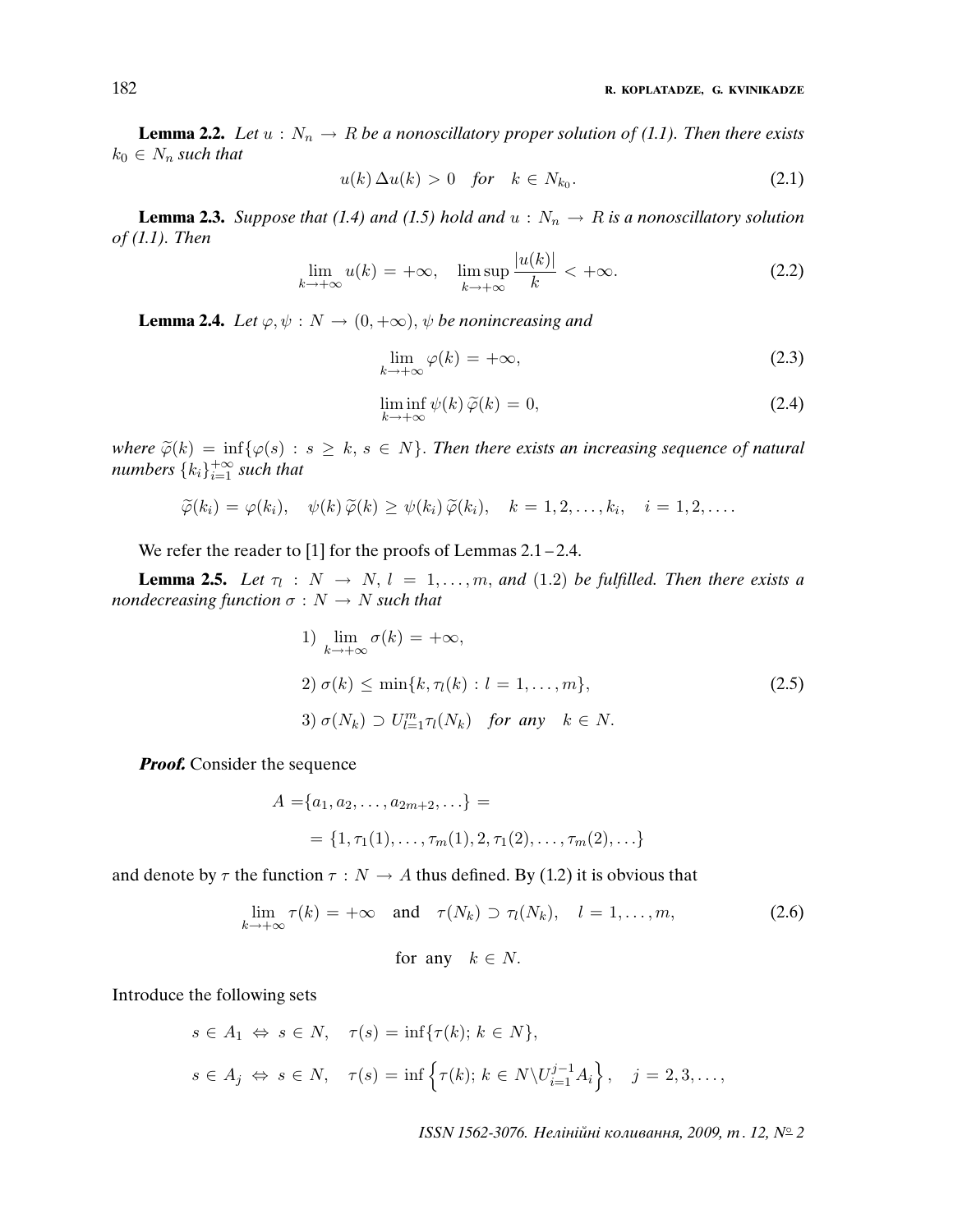and denote  $\xi_j = \max A_j$ ,  $j = 1, 2, ..., \xi_1^0 = \xi_1$ ,  $\xi_j^0 = \max\{\xi_j, \xi_{j-1}^0 + 1\}$ ,  $j = 2, 3, ....$  We will construct the function  $\sigma$  as follows:  $\sigma(k) = \tau(\xi_1)$  for  $1 \leq k \leq \xi_1^0$ ,  $\sigma(k) = \tau(\xi_j)$  for  $\xi_{j-1}^0$  <  $k \leq \xi_j^0$ ,  $j = 2, 3, \ldots$ . The function  $\sigma$  is obviously nondecreasing and satisfies the conditions 1 and 2. We also have  $\sigma(N_k) \supset \tau(N_k)$  for any  $k \in N$ . Therefore in view of (2.6) it is obvious that the condition 3 is also satisfied.

The lemma is proved.

**3. A necessary condition for the existence of a positive solution.** The result obtained in this section is very important for establishing sufficient conditions of oscillation of all proper solutions of the equation (1.1). Below the following notation will be used.

Let  $k_0 \in N$ . Denote by  $U_{k_0}$  the set of all proper solutions of (1.1) satisfying  $u(k) > 0$  for  $k \in N_{k_0}$ .

**Theorem 3.1.** Let  $k_0 \in N$ ,  $U_{k_0} \neq \emptyset$ . Then there exists  $\lambda \in [0,1]$  such that

$$
\limsup_{\varepsilon \to 0+} \left( \liminf_{k \to +\infty} \rho(k, \varepsilon, \lambda) \right) \le 1,
$$
\n(3.1)

where

$$
\rho(k,\varepsilon,\lambda) = k^{-\lambda - h_{2\varepsilon}(\lambda)} \sum_{i=1}^{k-1} (\sigma(i))^{h_{1\varepsilon}(\lambda) + h_{2\varepsilon}(\lambda)} \sum_{j=i}^{+\infty} \left( \sum_{l=1}^m p_l(j) (\tau_l(j))^{\lambda - h_{1\varepsilon}(\lambda)} \right), \quad (3.2)
$$

$$
h_{1\varepsilon}(\lambda) = \begin{cases} 0, & \text{if } \lambda = 0, \\ \varepsilon, & \text{if } \lambda \in (0, 1], \end{cases} \quad h_{2\varepsilon}(\lambda) = \begin{cases} 0, & \text{if } \lambda = 1, \\ \varepsilon, & \text{if } \lambda \in [0, 1), \end{cases} \tag{3.3}
$$

and  $\sigma$  is any function satisfying (2.5) (such a function exists due to Lemma 2.5).

**Proof.** First of all note that according to Lemma 2.5 there exists a function  $\sigma$  satisfying the conditions (2.5). Let  $k_0 \in N$  and  $U_{k_0} \neq \emptyset$ . Show that there is a  $\lambda_0 \in [0,1]$  such that for  $\lambda = \lambda_0$ the inequality (3.1) is fulfilled, where the function  $\rho$  is given by (3.2) and (3.3). By definition of the set  $U_{k_0}$ , the equation (1.1) has a solution u satisfying the condition  $u : N_{k_0} \to (0, +\infty)$ . Lemmas 2.2 and 2.3 obviously imply that

$$
u(k) \uparrow +\infty
$$
 and  $\frac{u(k)}{k}$  for  $k \uparrow +\infty$ , (3.4)

and

$$
u(k) \geq \sum_{i=k_1}^{k-1} \sum_{j=i}^{+\infty} \left( \sum_{l=1}^{m} p_l(j) u(\tau_l(j)) \right), \quad k = k_1 + 1, \quad k_1 + 2, \dots,
$$
 (3.5)

where  $k_1 \in N_{k_0}$  is sufficiently large.

Denote

$$
\Lambda_u = \left\{ \lambda \in [0,1] : \lim_{k \to +\infty} \frac{u(k)}{k^{\lambda}} = +\infty \right\}, \quad u \in U_{k_0}
$$

(if there is no  $\lambda \in [0, 1]$  such that  $\lim_{k \to +\infty}$  $u(k)$  $\frac{\mu(k)}{k^{\lambda}} = +\infty$ , then we assume that  $\Lambda_u = \varnothing$ .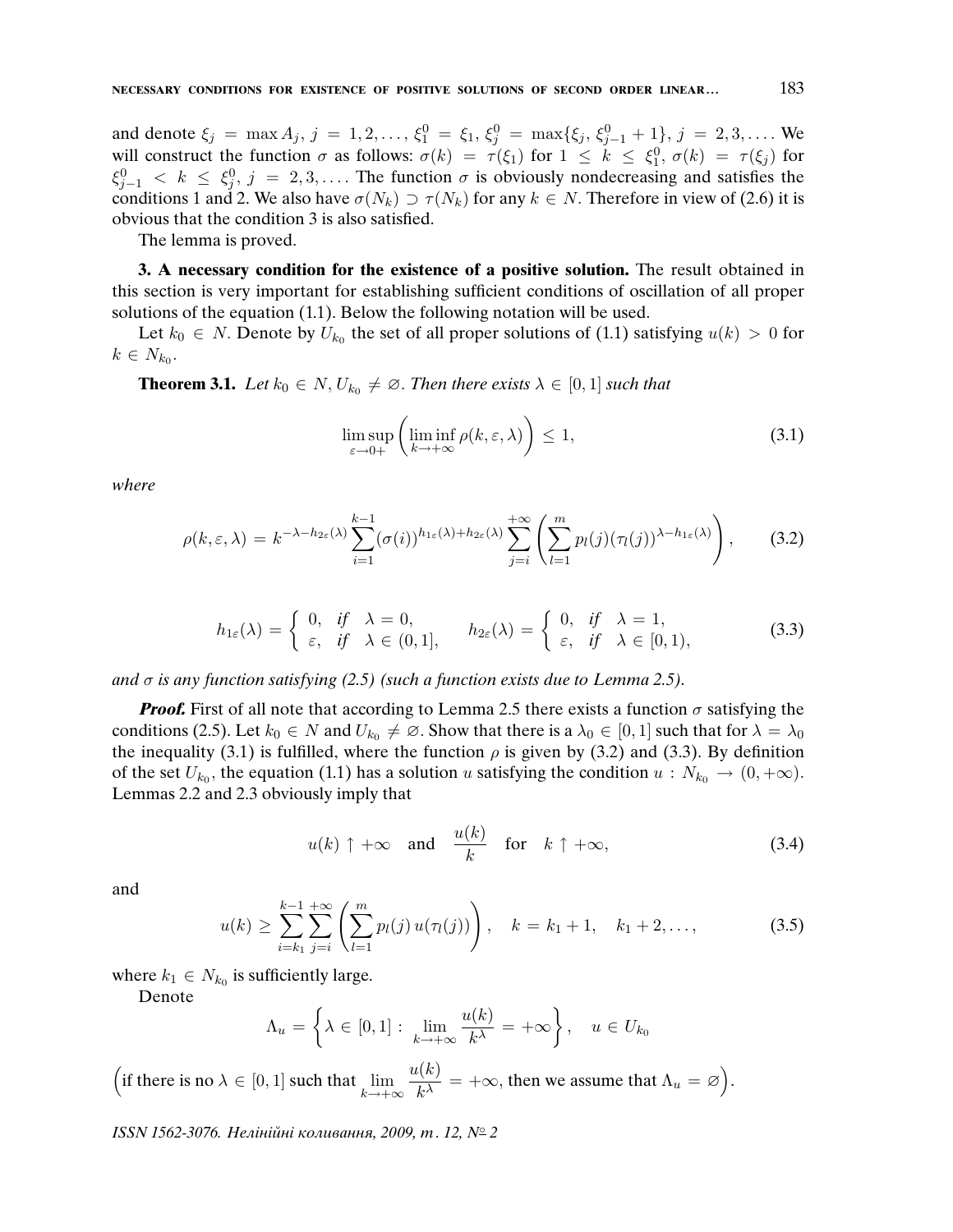By (3.4) we obviously have  $0 \in \Lambda_u$  and  $1 \notin \Lambda_u$ . Therefore

$$
\Lambda_u \subset [0,1) \quad \text{and} \quad \lambda_0 = \sup \Lambda_u \in [0,1].
$$

Show that the  $\lambda_0$  selected in this way satisfies (3.1) ( $\lambda = \lambda_0$ ). First show that

$$
\frac{u(k)}{k} \downarrow 0 \quad \text{for} \quad k \uparrow +\infty. \tag{3.6}
$$

Indeed, if this is not the case, then by Lemma 2.2,  $c > 0$  may be found such that  $u(\tau_i(i)) \geq$  $\geq c\tau_i(i), i = 1, \ldots, m$ , for  $i \in N_{k_0}$ , where  $k_0$  is sufficiently large. Therefore in view of (1.5) from (1.1) we will have

$$
\Delta(u(k)) \geq \sum_{j=k_0}^{+\infty} \left( \sum_{l=1}^m p_l(j) u_l(\tau_l(j)) \right) \geq c \sum_{j=k_0}^{+\infty} \left( \sum_{l=1}^m p_l(j) \tau_l(j) \right) = +\infty.
$$

The obtained contradiction shows that (3.6) is true. In view of (3.3), (3.6) and the choice of  $\lambda_0$ , for all sufficiently small  $\varepsilon$  we have

$$
\lim_{k \to +\infty} \frac{u(k)}{k^{\lambda_0 - h_{1\varepsilon}(\lambda_0)}} = +\infty, \quad \liminf_{k \to +\infty} \frac{u(k)}{k^{\lambda_0 + h_{2\varepsilon}(\lambda_0)}} = 0,\tag{3.7}
$$

$$
0 \leq \lambda_0 - h_{1\varepsilon}(\lambda_0) < \lambda_0 + h_{2\varepsilon}(\lambda_0) \leq 1. \tag{3.8}
$$

Denote

$$
\widetilde{\varphi}(k) = \inf \left\{ \frac{u(\sigma(s))}{(\sigma(s))^{\lambda_0 - h_{1\varepsilon}(\lambda_0)}} : s \ge k \ge k_0, \ s \in N \right\}.
$$
 (3.9)

For all sufficiently small positive  $\varepsilon$ , due to (3.8) and (3.9), the condition

$$
\liminf_{k \to +\infty} \frac{\widetilde{\varphi}(k)}{(\sigma(k))^{h_{1\varepsilon}(\lambda_0) + h_{2\varepsilon}(\lambda_0)}} = 0
$$
\n(3.10)

is fulfilled. Indeed, for all sufficiently small  $\varepsilon$  in view of (3.8) and (3.9) we have

$$
\frac{\widetilde{\varphi}(k)}{(\sigma(k))^{h_{1\varepsilon}(\lambda_0)+h_{2\varepsilon}(\lambda_0)}}\leq \frac{u(\sigma(k))}{(\sigma(k))^{\lambda_0+h_{2\varepsilon}(\lambda_0)}}.
$$

Hence the second condition of (3.7) implies (3.10). Since  $\lim_{k \to +\infty} \sigma(k) = +\infty$ , due to (3.5) there exists  $k_2 \in N_k$  such that

$$
u(\sigma(k)) \geq \sum_{i=k_1}^{\sigma(k)-1} \sum_{j=i}^{+\infty} \left( \sum_{l=1}^{m} p_l(j) u(\tau_l(j)) \right), \quad k \in N_{k_2}.
$$
 (3.11)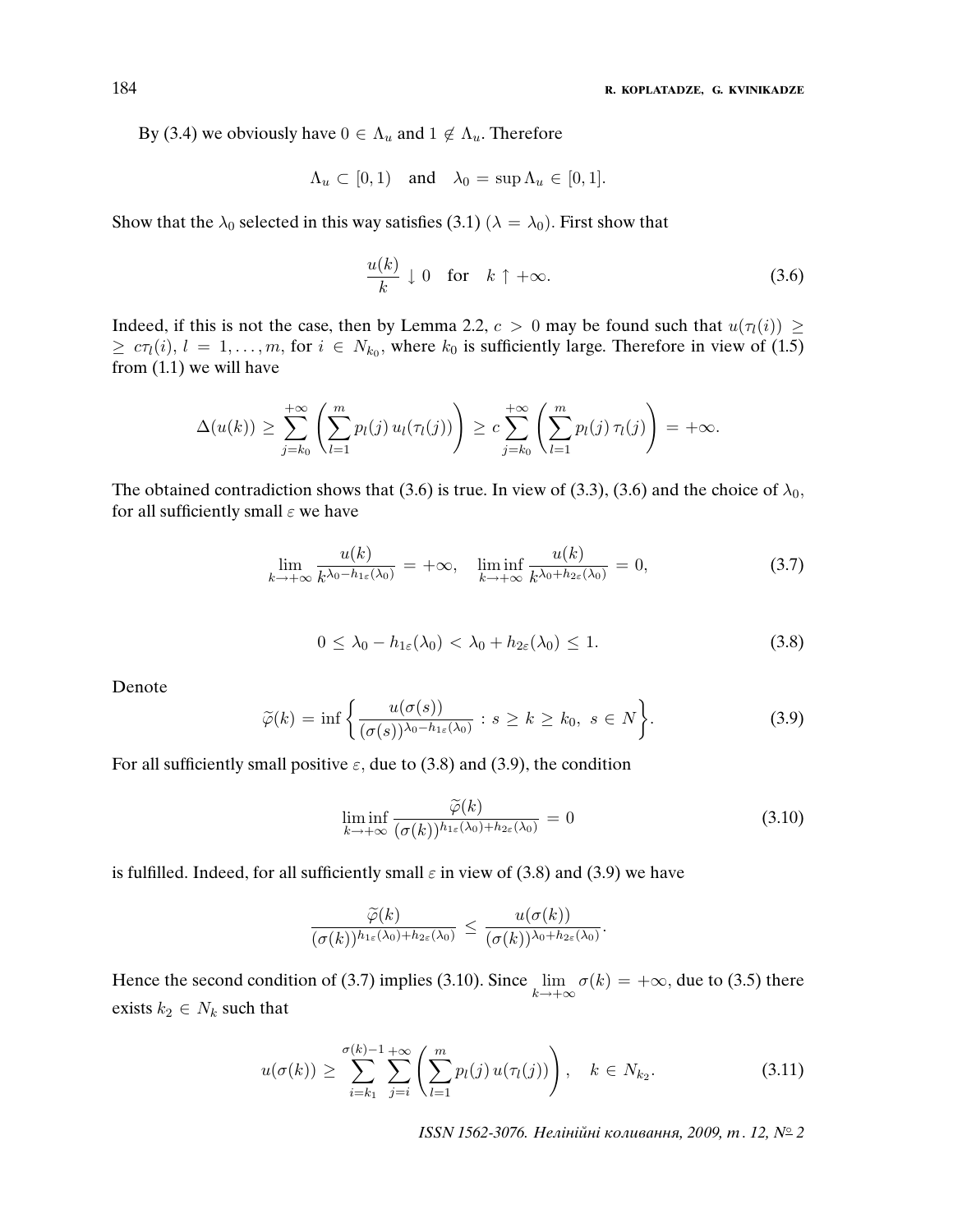We see that  $(3.7)$ ,  $(3.8)$  and  $(3.10)$  obviously imply that the functions

$$
\varphi(k) = \frac{u(\sigma(k))}{(\sigma(k))^{\lambda_0 - h_{1\varepsilon}(\lambda_0)}}, \quad \psi(k) = (\sigma(k))^{-(h_{1\varepsilon}(\lambda_0) + h_{2\varepsilon}(\lambda_0))}
$$
(3.12)

satisfy the conditions of Lemma 2.4. Therefore there exists a sequence  $\{k_i\}_{i=3}^{+\infty}$  such that  $k_i \in$  $\in N_{k_2}, i = 3, 4, \ldots, k_i \uparrow +\infty$  as  $i \uparrow +\infty$  and

$$
\widetilde{\varphi}(k_i) = \varphi(k_i), \quad i = 3, 4, \dots,
$$
\n(3.13)

$$
\psi(k_i)\,\widetilde{\varphi}(k_i)\leq \psi(s)\,\widetilde{\varphi}(s),\quad k_2\leq s\leq k_i,\quad s\in N,\quad i=3,4,\ldots \qquad (3.14)
$$

Since the function  $\sigma$  satisfies (2.5), it is obvious that for any sufficiently large  $k \in N$  and sufficiently small  $\varepsilon > 0$ 

$$
\inf \left\{ \frac{u(\tau_l(s))}{(\tau_l(s))^{\lambda_0 - h_{1\varepsilon}(\lambda_0)}} : s \ge k \right\} \ge \inf \left\{ \frac{u(\sigma(s))}{(\sigma(s))^{\lambda_0 - h_{1\varepsilon}(\lambda_0)}} : s \ge k \right\} = \widetilde{\varphi}(k),
$$
  

$$
l = 1, \dots, m.
$$

Therefore, taking into account the nondecreasing character of  $\tilde{\varphi}(k)$ , from (3.11) we obtain

$$
u(\sigma(k)) \geq \sum_{i=k_2}^{\sigma(k)-1} \widetilde{\varphi}(i) \sum_{j=i}^{+\infty} \left( \sum_{l=1}^m p_l(j) \, (\tau_l(j))^{\lambda_0-h_{1\epsilon}(\lambda_0)} \right).
$$

Hence, with regard to (3.14) we get

$$
u(\sigma(k_i)) \geq \widetilde{\varphi}(k)\psi(k_i) \sum_{j=k_2}^{\sigma(k_i)-1} (\sigma(j))^{h_{1\varepsilon}(\lambda_0)+h_{2\varepsilon}(\lambda_0)} \sum_{s=j}^{+\infty} \left( \sum_{l=1}^m p_l(s) (\tau_l(s))^{\lambda_0-h_{1\varepsilon}(\lambda_0)} \right), i=3,4,\ldots.
$$

By (3.12) and (3.13) we have

$$
\limsup_{i\to+\infty}(\sigma(k_i))^{-\lambda_0-h_{2\varepsilon}(\lambda_0)}\sum_{i=k_1}^{\sigma(k_i)-1}(\sigma(i))^{h_{1\varepsilon}(\lambda_0)+h_{2\varepsilon}(\lambda_0)}\sum_{j=i}^{+\infty}\left(\sum_{l=1}^m p_l(j)\,(\tau_l(j))^{\lambda_0-h_{1\varepsilon}(\lambda_0)}\right)\leq 1.
$$

Therefore

$$
\liminf_{k\to+\infty} k^{-\lambda_0-h_{2\varepsilon}(\lambda_0)} \sum_{i=k_2}^{k-1} (\sigma(i))^{h_{1\varepsilon}(\lambda_0)+h_{2\varepsilon}(\lambda_0)} \sum_{j=i}^{+\infty} \left( \sum_{l=1}^m p_l(j) \, (\tau_l(j))^{\lambda_0-h_{1\varepsilon}(\lambda_0)} \right) \leq 1.
$$

Due to the fact that for all sufficiently small  $\varepsilon > 0$  we have  $-\lambda_0 - h_{2\varepsilon}(\lambda_0) < 0$ , the latter inequality obviously implies that

$$
\liminf_{k \to +\infty} k^{-\lambda_0 - h_{2\varepsilon}(\lambda_0)} \sum_{i=1}^{k-1} (\sigma(i))^{h_{1\varepsilon}(\lambda_0) + h_{2\varepsilon}(\lambda_0)} \sum_{j=i}^{+\infty} \left( \sum_{l=1}^m p_l(j) \left( \tau_l(j) \right)^{\lambda_0 - h_{1\varepsilon}(\lambda_0)} \right) \leq 1
$$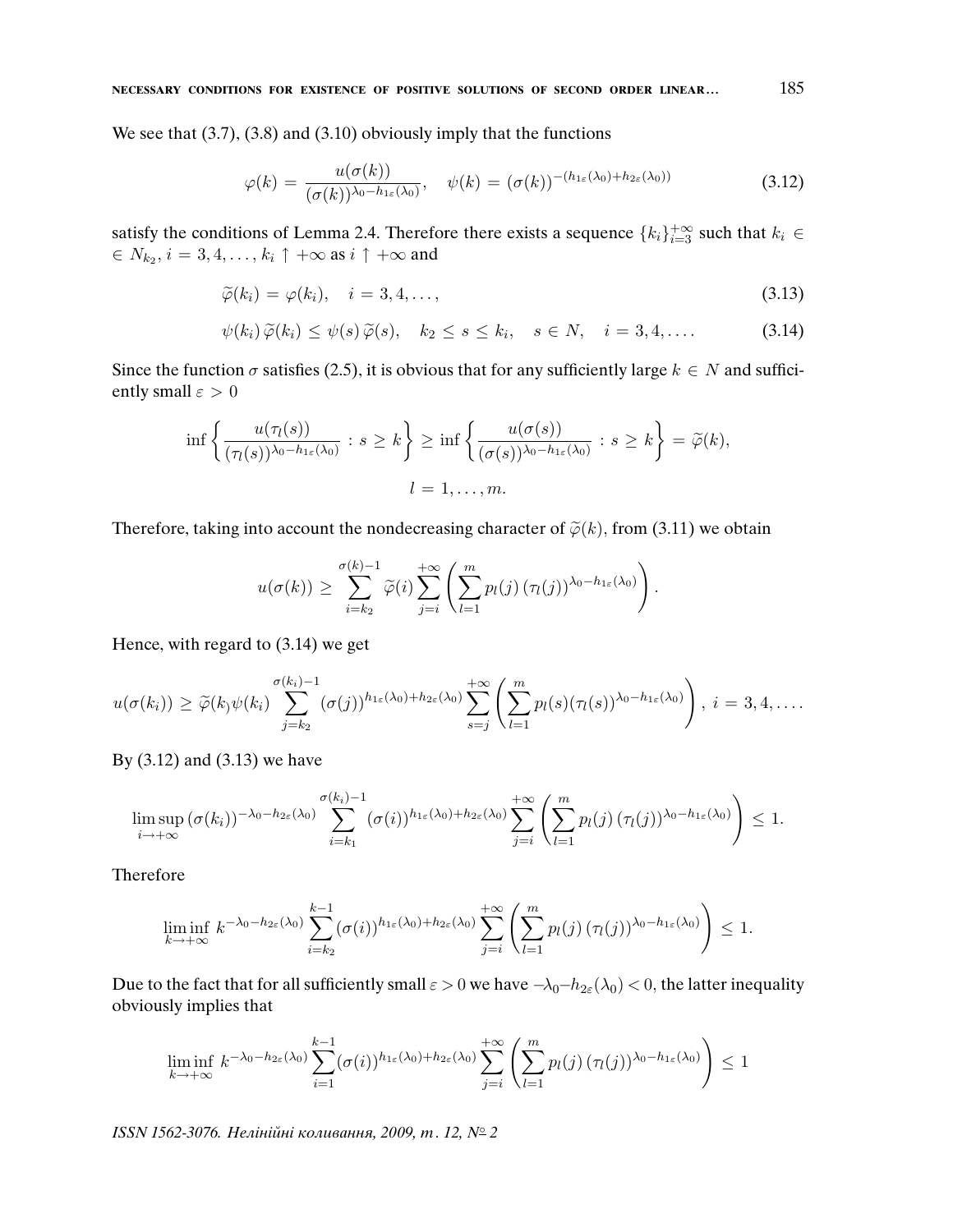for all sufficiently small  $\varepsilon > 0$ . Taking the upper limit of both sides in the latter inequality as  $\varepsilon \to 0^+$ , we will obtain the inequality (3.1), where the function  $\rho$  is defined by the equalities  $(3.2), (3.3).$ 

The theorem is proved.

**4. Sufficient conditions for oscillation.** In this section, using Theorem 3.1, sufficient conditions will be established for oscillation of all proper solutions of the equation (1.1) which generalize the results given in the paper [1].

**Theorem 4.1.** Let for any  $\lambda \in [0,1]$ 

$$
\limsup_{\varepsilon \to 0+} \left( \liminf_{k \to +\infty} \rho(k, \varepsilon, \lambda) \right) > 1,
$$
\n(4.1)

where the function  $\rho$  is defined by (3.2) with  $h_{i\epsilon}$ ,  $i = 1, 2$ , defined by (3.3) and  $\sigma$  any function satisfying (2.5) (such a funcyion exists due to Lemma 2.5). Then any proper solution of the equation (1.1) is oscillatory.

**Proof.** Suppose the contrary. Let  $u : N_{k_0} \to (0, +\infty)$  with  $k_0 \in N$  be a positive proper solution of the equation (1.1), i.e.,  $U_{k_0} \neq \emptyset$ . Taking into account Theorem 3.1, we will conclude that there exists  $\lambda_0 \in [0, 1]$  such that the inequality (3.1) holds for  $\lambda = \lambda_0$ . But this contradicts the condition (4.1). The obtained contradiction proves the theorem.

**Theorem 4.2.** Let  $\alpha_i \in (0, +\infty), i = 1, \ldots, m,$  and

$$
\liminf_{k \to +\infty} \frac{\tau_i(k)}{k^{\alpha_i}} > 0. \tag{4.2}
$$

Then for all proper solutions of (1.1) to be oscillatory it is sufficient that for any  $\lambda \in [0,1]$ 

$$
\limsup_{\varepsilon \to 0+} \left( \liminf_{k \to +\infty} k^{-\lambda - h_{2\varepsilon}(\lambda)} \sum_{i=1}^{k-1} i^{\alpha(h_{1\varepsilon}(\lambda) + h_{2\varepsilon}(\lambda))} \sum_{j=i}^{+\infty} \left( \sum_{l=1}^m p_l(j) \left( \tau_l(j) \right)^{\lambda - h_{1\varepsilon}(\lambda)} \right) \right) > 1, \quad (4.3)
$$

where

$$
\alpha = \min\{1, \alpha_1, \dots, \alpha_m\}.\tag{4.4}
$$

*Proof.* To prove the theorem it suffices to show that the conditions of Theorem 4.1 are fulfilled. Due to (4.2) there is  $c \in (0,1]$  such that  $\tau_l(k) \ge ck^\alpha, l = 1, \ldots, m, k \in N$ , where  $\alpha$  is given by (4.4). Therefore the function  $\sigma(k) = [ck^{\alpha}]$  satisfies the conditions (2.5). On the other hand, we have

$$
\rho(k,\varepsilon,\lambda) = k^{-\lambda - h_{2\varepsilon}(\lambda)} \sum_{i=1}^{k-1} [c i^{\alpha}]^{h_{1\varepsilon}(\lambda) + h_{2\varepsilon}(\lambda)} \sum_{j=i}^{+\infty} \left( \sum_{l=1}^m p_l(j) \left( \tau_l(j) \right)^{\lambda - h_{1\varepsilon}(\lambda)} \right).
$$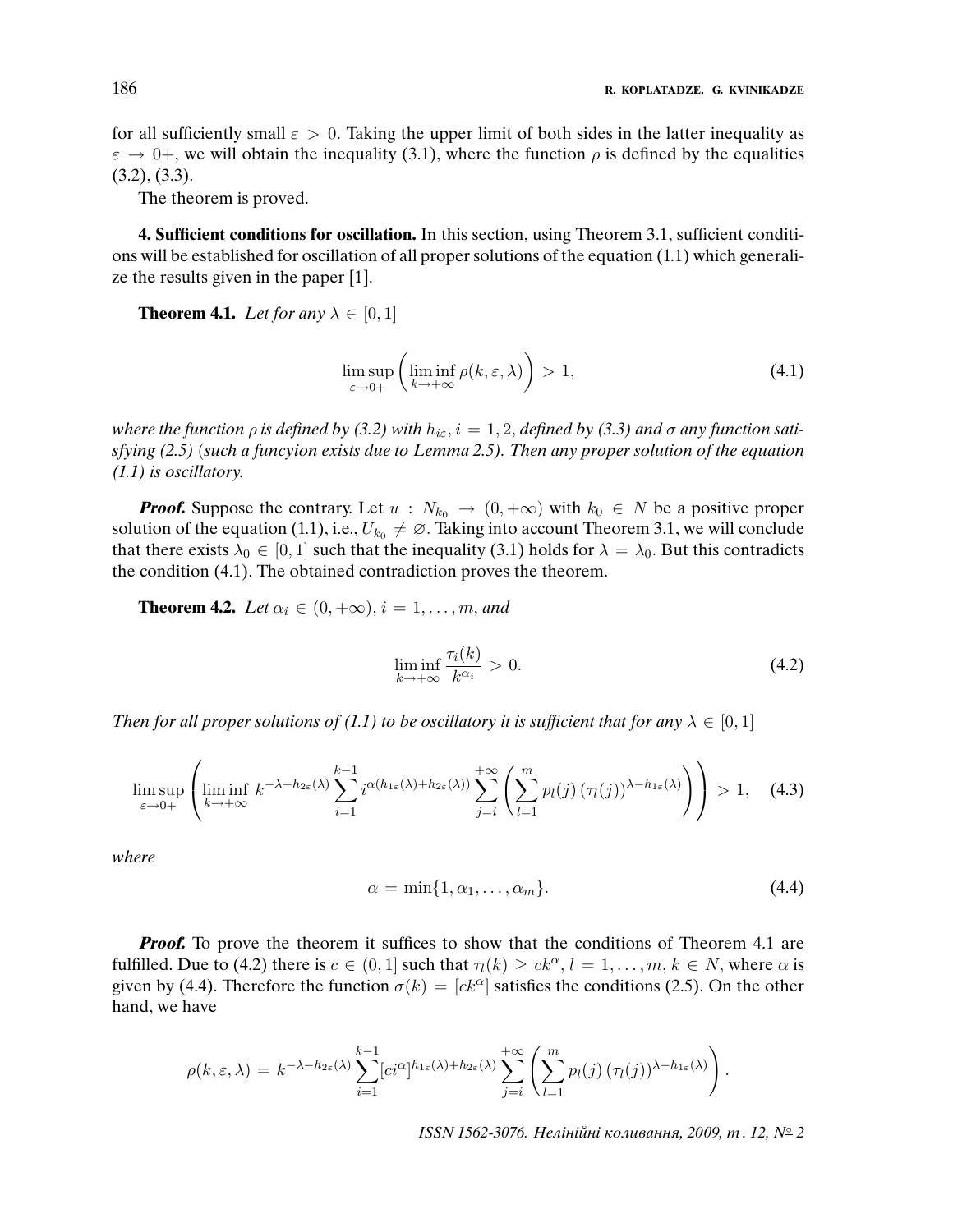Therefore in view of (3.3) and (4.3) for any  $\lambda \in [0, 1]$  we have

$$
\sup_{\varepsilon \to 0+} \lim_{k \to +\infty} \rho(k, \varepsilon, \lambda) \ge
$$
\n
$$
\ge \sup_{\varepsilon \to 0+} \lim_{k \to +\infty} \left( \inf_{k \to +\infty} k^{-\lambda - h_{2\varepsilon}(\lambda)} \sum_{i=1}^{k-1} i^{\alpha(h_{1\varepsilon}(\lambda) + h_{2\varepsilon}(\lambda)} \times \sum_{j=i}^{+\infty} \left( \sum_{l=1}^m p_l(j) (\tau_l(j))^{\lambda - h_{1\varepsilon}(\lambda)} \right) \right) \inf_{\varepsilon \to 0+} \lim_{\varepsilon \to 0+} c^{h_{1\varepsilon}(\lambda) + h_{2\varepsilon}(\lambda)} > 1.
$$

Therefore all the conditions of Theorem 4.1 are fulfilled, which proves our theorem.

**Theorem 4.3.** Let the conditions (4.2) be fulfilled and for any  $\lambda \in [0,1]$ 

$$
\limsup_{\varepsilon \to 0+} \left( \liminf_{k \to +\infty} k^{1-\lambda + \alpha h_{1\varepsilon}(\lambda) + (\alpha - 1)h_{2\varepsilon}(\lambda)} \times \sum_{j=k}^{+\infty} \left( \sum_{l=1}^m p_l(j) \left( \tau_l(j) \right)^{\lambda - h_{1\varepsilon}(\lambda)} \right) \right) > \lambda, \qquad (4.5)
$$

where the functions  $h_{1\varepsilon}$  and  $h_{2\varepsilon}$  are defined by (3.3). Then any proper solution of (1.1) is oscillatory.

**Proof.** To prove the theorem, it suffices to show that (4.5) implies (4.3). In view of (4.5) there exists a sequence  $\{\varepsilon_i\}_{i=1}^{+\infty}$  of positive numbers such that  $\varepsilon_i \to 0$  as  $i \to +\infty$ ,  $\delta > 0$ ,  $k_i \in N$ ,  $i = 1, 2, \ldots,$  and

$$
k^{1-\lambda+\alpha h_{1\varepsilon_i}(\lambda)+(\alpha-1)h_{2\varepsilon_i}(\lambda)}\sum_{i=k}^{+\infty}\left(\sum_{l=1}^m p_l(j)\,(\tau_l(j))^{\lambda-h_{1\varepsilon_i}(\lambda)}\right)\geq \lambda+\delta,
$$
  

$$
k\in N_{k_i}, \quad i=1,2,\ldots.
$$

Therefore from the equality

$$
I(k, \varepsilon_i) = k^{-\lambda - h_{2\varepsilon_i}(\lambda)} \sum_{s=1}^{k-1} s^{\alpha(h_{1\varepsilon_i}(\lambda) + h_{2\varepsilon_i}(\lambda))} \sum_{j=s}^{+\infty} \left( \sum_{l=1}^m p_l(j) (\tau_l(j))^{\lambda - h_{1\varepsilon_i}(\lambda)} \right) =
$$
  

$$
= k^{-\lambda - h_{2\varepsilon_i}(\lambda)} \sum_{s=1}^{k_i - 1} s^{\alpha(h_{1\varepsilon_i}(\lambda) + h_{2\varepsilon_i}(\lambda))} \sum_{j=s}^{+\infty} \left( \sum_{l=1}^m p_l(j) (\tau_l(j))^{\lambda - h_{1\varepsilon_i}(\lambda)} \right) +
$$
  

$$
+ k^{-\lambda - h_{2\varepsilon_i}(\lambda)} \sum_{s=k_i}^{k-1} s^{\alpha(h_{1\varepsilon_i}(\lambda) + h_{2\varepsilon_i}(\lambda))} \sum_{j=s}^{+\infty} \left( \sum_{l=1}^m p_l(j) (\tau_l(j))^{\lambda - h_{1\varepsilon_i}(\lambda)} \right),
$$
  
 $i = 1, 2, ...,$ 

we get

$$
I(k,\varepsilon_i) \geq k^{-\lambda - h_{2\varepsilon_i}(\lambda)} (\lambda + \delta) \sum_{s=k_i}^{k-1} s^{\lambda - 1 + h_{2\varepsilon_i}(\lambda)}, \quad i = 1, 2, \dots
$$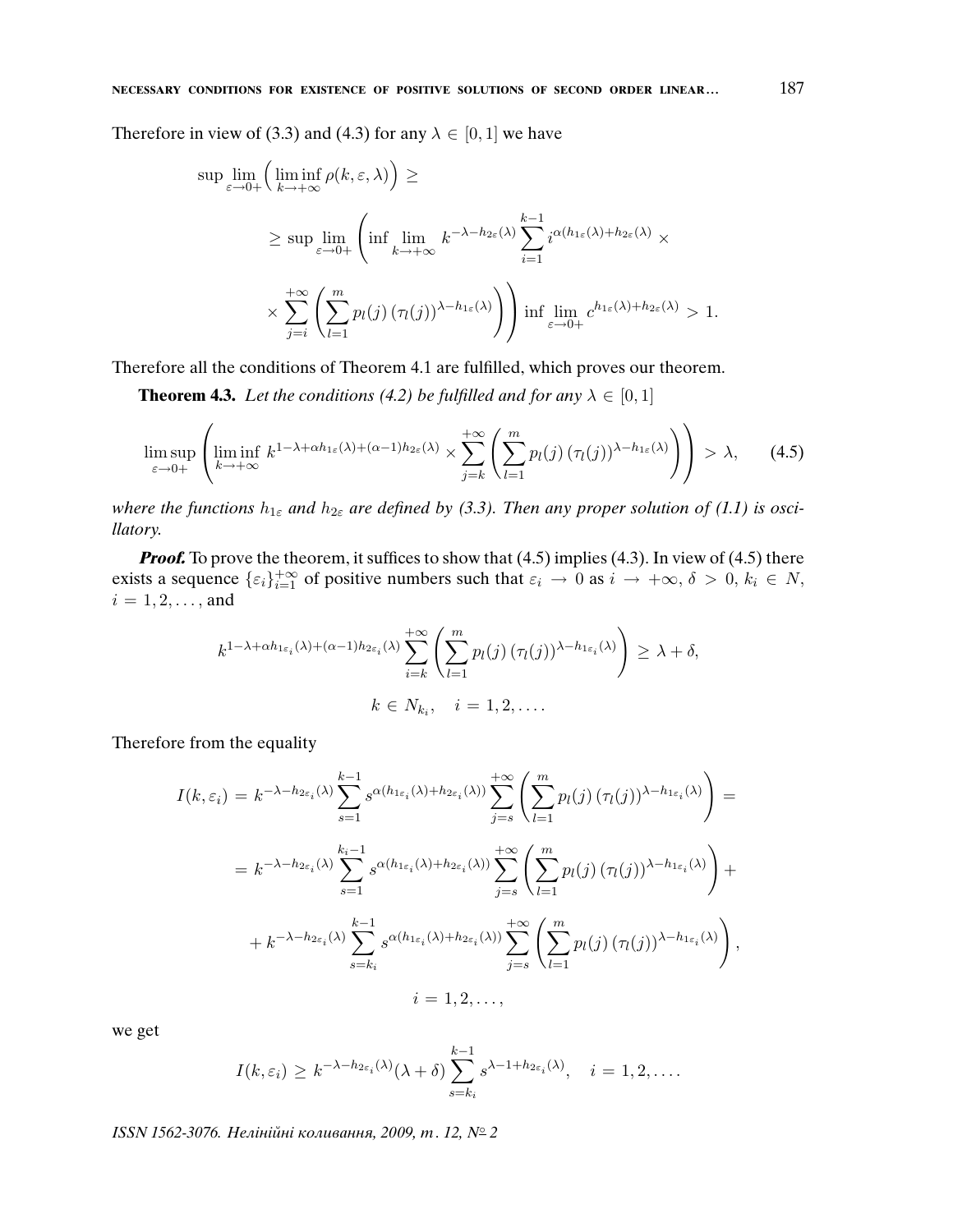Thus

$$
\liminf_{k \to +\infty} I(k, \varepsilon_i) \ge (\lambda + \delta) \inf \lim_{k \to +\infty} k^{-\lambda - h_{2\varepsilon_i}(\lambda)} \sum_{s=k_i}^{k-1} s^{\lambda - 1 + h_{2\varepsilon_i}(\lambda)}, \quad i = 1, 2, \dots \tag{4.6}
$$

On the other hand, since  $\lambda - 1 + h_{2\varepsilon_i}(\lambda) \leq 0, i = 1, 2, \dots$ , we have

$$
\sum_{s=k_i}^{k-1} s^{\lambda-1+h_{2\varepsilon_i}(\lambda)} \ge \sum_{s=k_i}^{k-1} \int_s^{s+1} \xi^{\lambda-1+h_{2\varepsilon_i}(\lambda)} d\xi = \frac{\int_s^k \xi^{\lambda-1+h_{2\varepsilon_i}(\lambda)} d\xi = \frac{1}{\lambda+h_{2\varepsilon_i}(\lambda)} \Big(k^{\lambda+h_{2\varepsilon_i}(\lambda)} - k_i^{\lambda+h_{2\varepsilon_i}(\lambda)}\Big).
$$

Therefore, since  $-\lambda - h_{2\varepsilon_i}(\lambda) < 0$ ,  $i = 1, 2, \dots$ , from (4.6) we get

$$
\inf \lim_{k \to +\infty} I(k, \varepsilon_i) \ge \frac{\lambda + \delta}{\lambda + h_{2\varepsilon_i}(\lambda)}.
$$

If we pass to upper limit in the latter equality as  $i \rightarrow +\infty$ , we will obtain

$$
\limsup_{i \to +\infty} \left( \liminf_{k \to +\infty} I(k, \varepsilon_i) \right) \ge \frac{\lambda + \delta}{\lambda} > 1,
$$

which proves the equality  $(4.3)$ .

The theorem is proved.

**Theorem 4.4.** Let the conditions (4.2) hold and for any  $\lambda \in [0, 1]$ 

$$
\limsup_{\varepsilon \to 0+} \left( \liminf_{k \to +\infty} k^{1+(\alpha-1)(h_{2\varepsilon}(\lambda)+h_{1\varepsilon}(\lambda))} \times \sum_{i=k}^{+\infty} \left( \sum_{l=1}^m p_l(j) \left( \frac{\tau_l(i)}{i} \right)^{\lambda - h_{1\varepsilon}(\lambda)} \right) \right) > \lambda(1-\lambda).
$$
\n(4.7)

Then any proper solution of  $(1.1)$  is oscillatory.

**Proof.** If  $\lambda = 0$ , then due to the first condition of (3.3), (4.7) clearly implies (4.5). Therefore below we will assume that  $\lambda \in (0, 1]$  and show that (4.7) implies (4.5). Indeed, from (4.7) it follows that there exist a sequence  $\{\varepsilon_i\}_{i=1}^{+\infty}$  of positive numbers satisfying  $\varepsilon_i \to 0$  as  $i \to +\infty$ ,  $\delta > 0$  and  $k_i \in N$ ,  $i = 1, 2, \ldots$ , such that

$$
k^{1+(\alpha-1)(h_{2\epsilon}(\lambda)+h_{1\epsilon_i}(\lambda))} \sum_{j=k}^{+\infty} \left( \sum_{l=1}^m p_l(j) \left( \frac{\tau_l(j)}{j} \right)^{\lambda-h_{1\epsilon_i}(\lambda)} \right) >
$$
  
>  $\lambda(1-\lambda)(1+\delta), \quad k \in N_{k_i}, \quad i = 1, 2, ....$  (4.8)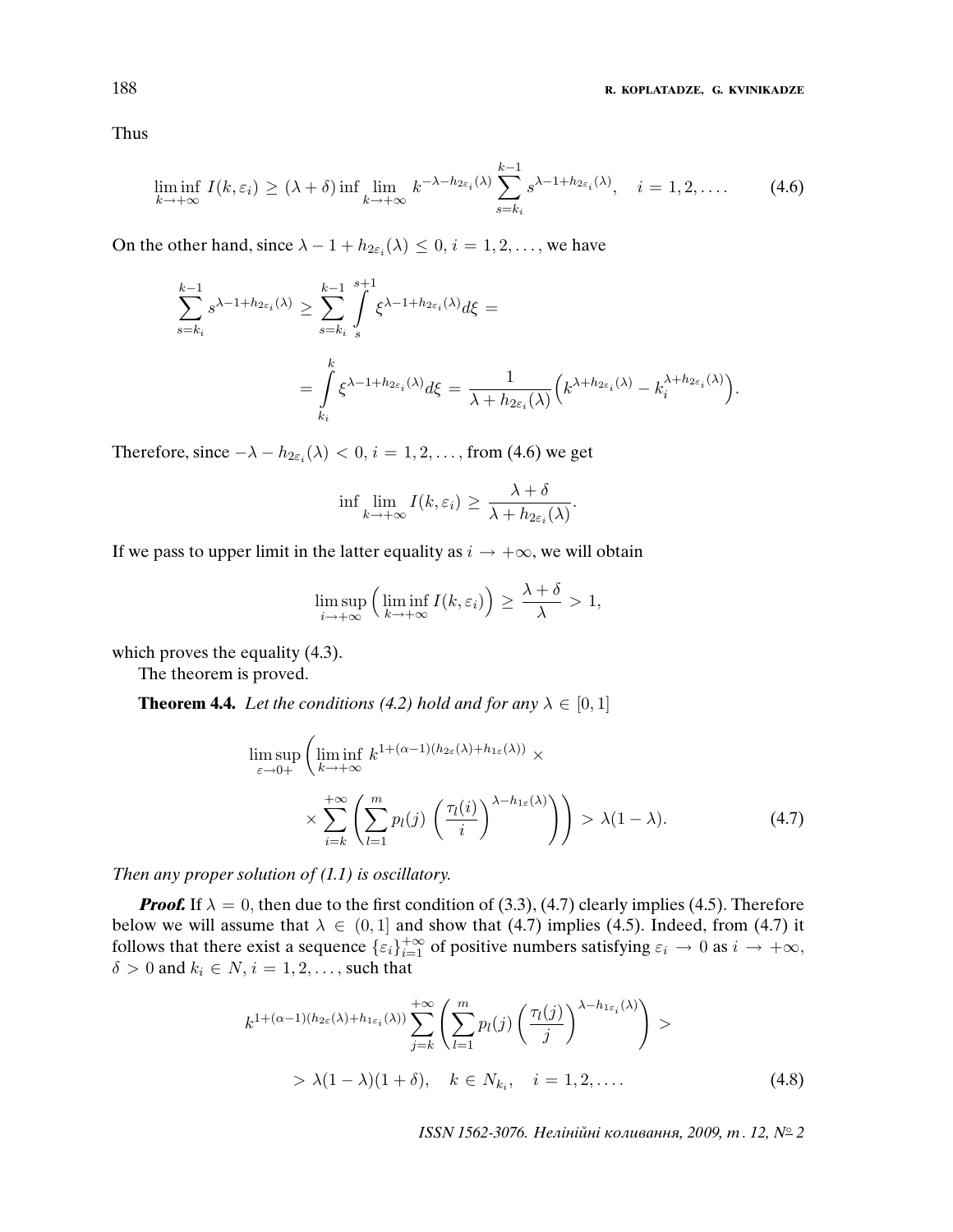On the other hand, by Lemma 2.1, we have

$$
I_{1}(k, \varepsilon_{i}) : \stackrel{\text{df}}{=} k^{1-\lambda+\alpha h_{1\varepsilon_{i}}(\lambda)+(\alpha-1)h_{2\varepsilon_{i}}(\lambda)} \sum_{j=k}^{+\infty} \left( \sum_{l=1}^{m} p_{l}(j) (\tau_{l}(j))^{\lambda-h_{1\varepsilon_{i}}(\lambda)} \right) =
$$
\n
$$
= k^{1-\lambda+\alpha h_{1\varepsilon_{i}}(\lambda)+(\alpha-1)h_{2\varepsilon_{i}}(\lambda)} \sum_{j=k}^{+\infty} j^{\lambda-h_{1\varepsilon_{i}}(\lambda)} \left( \sum_{l=1}^{m} p_{l}(j) \left( \frac{\tau_{l}(j)}{j} \right)^{\lambda-h_{1\varepsilon_{i}}(\lambda)} \right) =
$$
\n
$$
= k^{1-\lambda+\alpha h_{1\varepsilon_{i}}(\lambda)+(\alpha-1)h_{2\varepsilon_{i}}(\lambda)} k^{\lambda-h_{1\varepsilon_{i}}(\lambda)} \sum_{j=k}^{+\infty} j^{\lambda-h_{1\varepsilon_{i}}(\lambda)} \times
$$
\n
$$
\times \left( \sum_{l=1}^{m} p_{l}(j) \left( \frac{\tau_{l}(j)}{j} \right)^{\lambda-h_{1\varepsilon_{i}}(\lambda)} \right) +
$$
\n
$$
+ k^{1-\lambda+\alpha h_{1\varepsilon_{i}}(\lambda)+(\alpha-1)h_{2\varepsilon_{i}}(\lambda)} \sum_{j=k+1}^{+\infty} \left( j^{\lambda-h_{1\varepsilon_{i}}(\lambda)} - (j-1)^{\lambda-h_{1\varepsilon_{i}}(\lambda)} \right) \times
$$
\n
$$
\times \sum_{s=j}^{+\infty} \left( \sum_{l=1}^{m} p_{l}(s) \left( \frac{\tau_{l}(s)}{s} \right)^{\lambda-h_{1\varepsilon_{i}}(\lambda)} \right) \ge
$$
\n
$$
\geq \lambda(1-\lambda)(1+\delta) + \lambda(1-\lambda)(1+\delta)k^{1-\lambda+\alpha h_{1\varepsilon_{i}}(\lambda)+(\alpha-1)h_{2\varepsilon_{i}}(\lambda)} \times
$$
\n
$$
\times \sum_{j=k+1}^{+\infty} \left( j^{\lambda-h_{1\varepsilon_{i}}(\lambda)} - (j-1)^{\lambda-h_{1\varepsilon_{i}}(\lambda)} \right)j^{-1}j^{(1-\alpha)(h_{1\varepsilon_{i}}(\lambda)+h_{2\varepsilon_{i}}(\lambda))}
$$

for  $k \in N_{k_i}, \quad i = 1, 2, \ldots$ 

Since  $\alpha \leq 1$ , the latter inequality yields

$$
I_1(k,\varepsilon_i) \ge \lambda (1-\lambda)(1+\delta)1 + k^{1-\lambda + h_{1\varepsilon_i}(\lambda)} \left(\frac{k}{k+1}\right)^{(\alpha-1)(h_{1\varepsilon_i}(\lambda) + h_{2\varepsilon_i}(\lambda))} \times \sum_{j=k+1}^{+\infty} \left(j^{\lambda - h_{1\varepsilon_i}(\lambda)} - (j-1)^{\lambda - h_{1\varepsilon_i}(\lambda)}\right) j^{-1}
$$
\n(4.9)

for  $k \in N_{k_i}, \quad i = 1, 2, \ldots$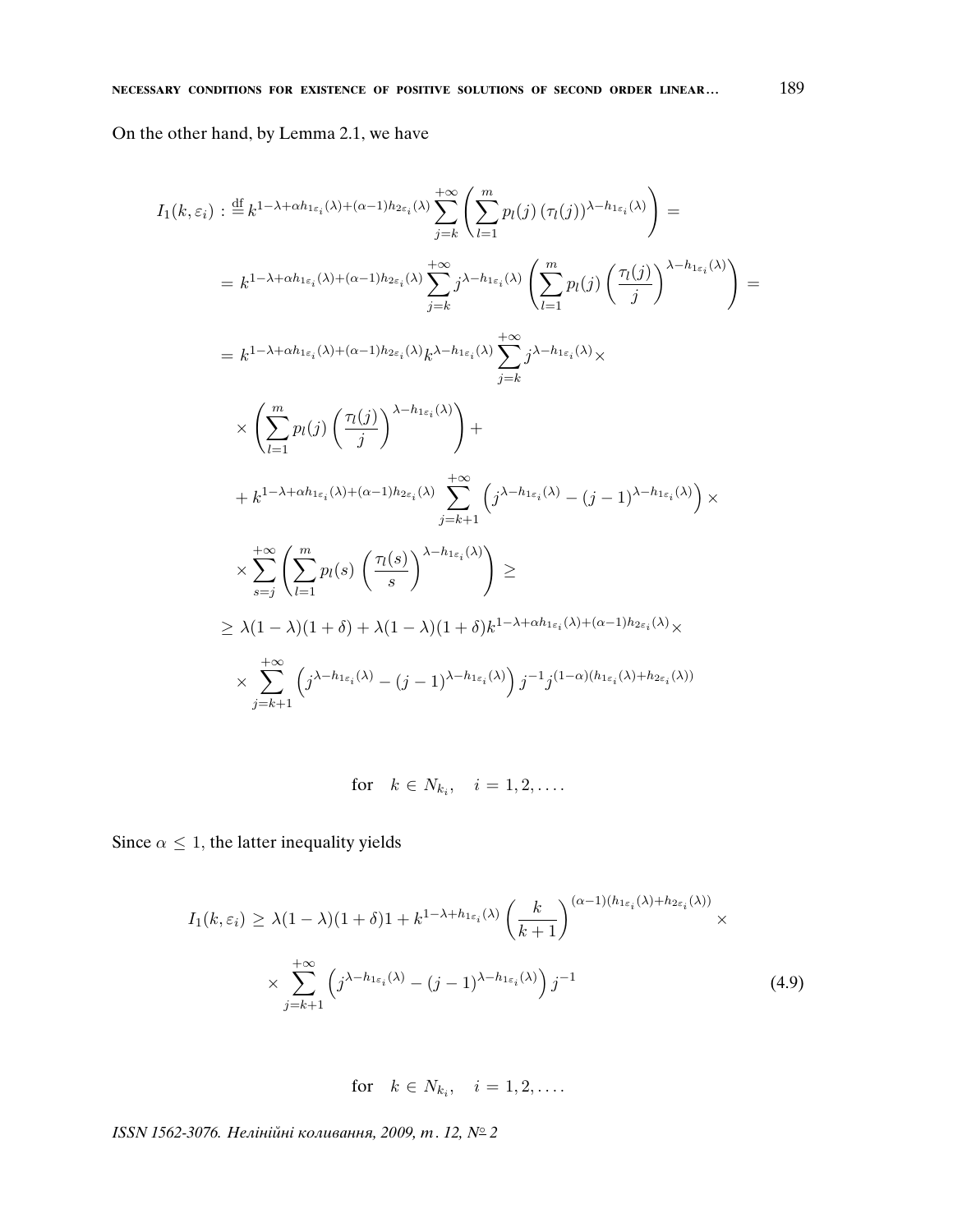.

On the other hand, since the function  $k \mapsto \frac{k-1}{l}$  $\frac{1}{k}$  is nondecreasing, we have

$$
\sum_{j=k+1}^{+\infty} \left( j^{\lambda - h_{1\epsilon_i}(\lambda)} - (j-1)^{\lambda - h_{1\epsilon_i}(\lambda)} \right) j^{-1} =
$$
\n
$$
= \sum_{j=k+1}^{+\infty} \left( j - h_{1\epsilon_i}(\lambda) \right) j^{-1} \int_{j-1}^{j} \xi^{\lambda - h_{1\epsilon_i}(\lambda) - 1} d\xi =
$$
\n
$$
= (j - h_{1\epsilon_i}(\lambda)) \sum_{j=k+1}^{+\infty} \frac{j-1}{j(j-1)} \int_{j-1}^{j} \xi^{\lambda - h_{1\epsilon_i}(\lambda) - 1} d\xi \ge
$$
\n
$$
\ge (j - h_{1\epsilon_i}(\lambda)) \frac{k}{k+1} \sum_{j=k+1}^{+\infty} \int_{j-1}^{j} \xi^{\lambda - 2 - h_{1\epsilon_i}(\lambda)} d\xi =
$$
\n
$$
= (j - h_{1\epsilon_i}(\lambda)) \frac{k}{k+1} \int_{k}^{+\infty} \xi^{\lambda - 2 - h_{1\epsilon_i}(\lambda)} d\xi =
$$
\n
$$
= (j - h_{1\epsilon_i}(\lambda)) \frac{k}{k+1} \frac{k^{\lambda - 1 - h_{1\epsilon_i}(\lambda)}}{1 - \lambda + h_{1\epsilon_i}(\lambda)} d\xi.
$$

Therefore (4.9) implies

$$
I_1(k, \varepsilon_i) \geq \lambda (1 - \lambda)(1 + \delta) \left(1 + (\lambda - h_{1\varepsilon_i}(\lambda)) \frac{1}{1 - \lambda + h_{1\varepsilon_i}(\lambda)} \left(\frac{k}{k+1}\right)^{1 + (\alpha - 1)(h_{1\varepsilon_i}(\lambda) + h_{2\varepsilon_i}(\lambda))}\right)
$$

Hence it is clear that

$$
\inf \lim_{k \to +\infty} I_1(k, \varepsilon_i) \geq \lambda (1 - \lambda) (1 + \delta) \left( 1 + \frac{\lambda - h_{1\varepsilon_i}(\lambda)}{1 - \lambda + h_{1\varepsilon_i}(\lambda)} \right), \quad i = 1, 2, \dots.
$$

Passing to upper limit in this inequality as  $i \rightarrow +\infty$ , we will get

$$
\limsup_{i \to +\infty} \left( \liminf_{k \to +\infty} I_1(k, \varepsilon_i) \right) \ge \lambda (1 - \lambda) (1 + \delta) \left( 1 + \frac{\lambda}{1 - \lambda} \right) = \lambda (1 + \delta) > \lambda.
$$

Therefore the inequality (4.5) holds, which proves the validity of the theorem.

Theorem 4.4. immediately implies the following theorem.

**Theorem 4.4'.** Let the condition (4.2) be fulfilled with  $\alpha_i \geq 1$ ,  $i = 1, \ldots, m$ . Then for any proper solution of (1.1) to be oscillatory it is suf*fi*cient that

$$
\limsup_{\varepsilon \to 0+} \left( \inf \lim_{k \to +\infty} k \sum_{j=k}^{+\infty} \left( \sum_{l=1}^m p_l(j) \left( \frac{\tau_l(j)}{j} \right)^{\lambda - h_{1\varepsilon}(\lambda)} \right) \right) > \lambda(1-\lambda). \tag{4.10}
$$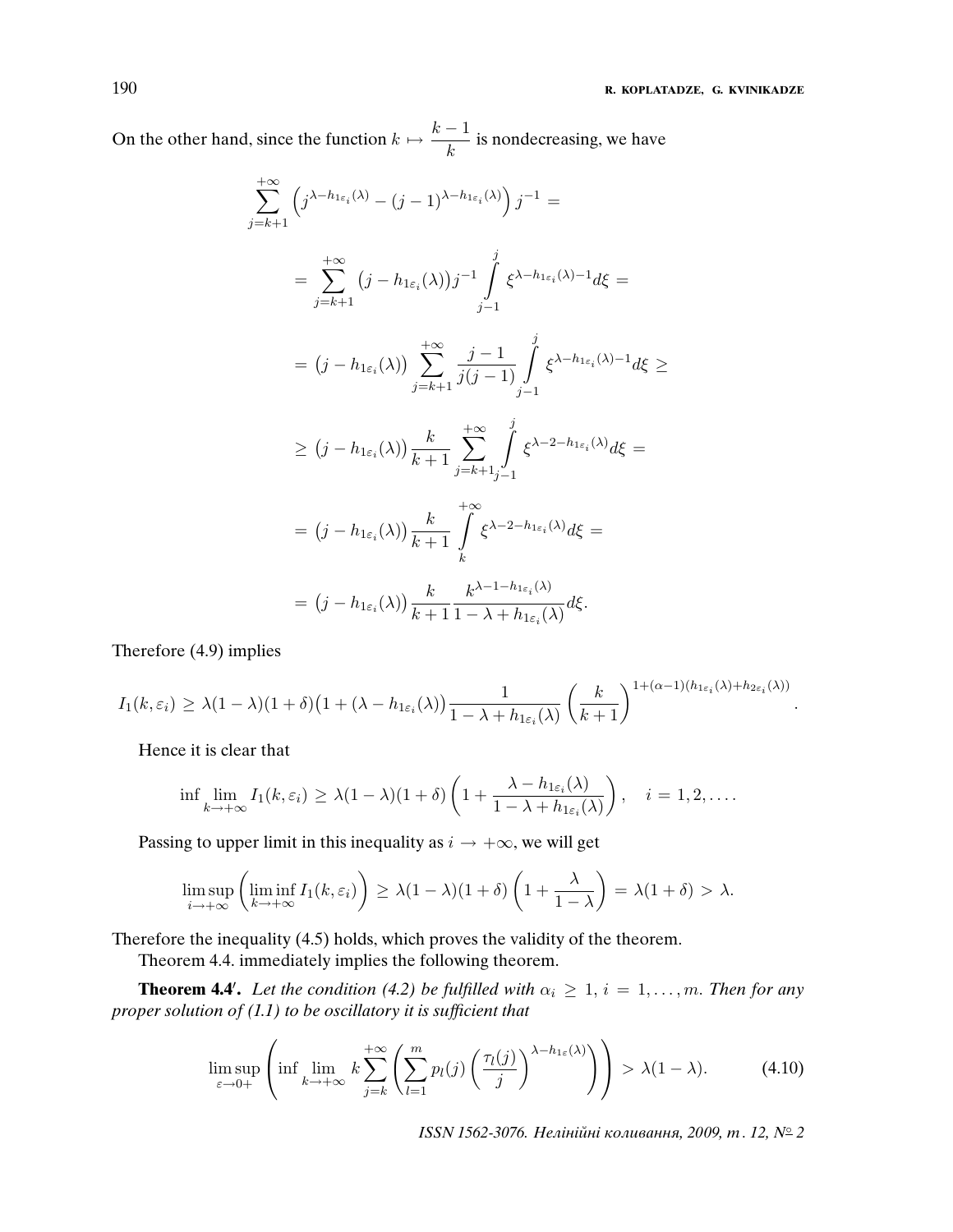Theorem 4.4' makes Theorem 3.2 of [1] more precise.

**Corollary 4.1.** Let there exist  $\alpha_l$ ,  $l = 1, \ldots, m$ , such that  $\alpha_l \in (0, +\infty)$  and

$$
\liminf_{i \to +\infty} \frac{\tau_l(i)}{i} = \alpha_i.
$$
\n(4.11)

Then the condition

$$
\inf \lim_{k \to +\infty} k \sum_{i=k}^{+\infty} \left( \sum_{l=1}^{m} p_l(i) \alpha_l^{\lambda} \right) > \lambda (1 - \lambda)
$$

is suf*fi*cient for oscillation of all proper solution of (1.1).

**Corollary 4.2.** Let the condition (4.11) be fulfilled and there exist  $c_i \in (0, +\infty), j = 1, \ldots, m$ and a function  $p : N \to [0, +\infty)$  such that  $p_i(k) \ge c_i p(k), j = 1, ..., m$ , for large k. Then the condition

$$
\liminf_{k \to +\infty} k \sum_{i=k}^{+\infty} p(i) > \max \left\{ \lambda (1 - \lambda) \left( \sum_{l=1}^{m} c_l \alpha_l^{\lambda} \right)^{-1} : \lambda \in [0, 1] \right\}
$$
(4.12)

is suf*fi*cient for oscillation of all proper solutions of (1.1).

**Remark 4.1.** Corollaries 4.1 and 4.2 are given in [1]. But the optimality of the condition  $(4.12)$  is proved there only in the case  $m = 1$ . Here we will give an example illustrating that the condition (4.12) can not be replaced by the nonstrict inequality for any m. Indeed, let  $c_j$ ,  $\alpha_i \in (0, +\infty)$ . Denote

$$
c = \max\left\{\lambda(1-\lambda)\left(\sum_{l=1}^{m}c_l\alpha_l^{\lambda}\right)^{-1} : \lambda \in [0,1]\right\}
$$
 (4.13)

and let  $\lambda_0$  be the point where the right hand side of (4.12) attains its maximum. Consider the equation

$$
\Delta^2 u(k) + \sum_{j=1}^m \left( c \frac{c_j}{k^2} + \varphi(k) \right) u([\alpha_j k]) = 0,
$$
\n(4.14)

where

$$
\varphi(k) = -\frac{-\Delta^2(k^{\lambda_0}) + \frac{c}{k^2} \sum_{j=1}^m c_j ([\alpha k])^{\lambda_0}}{\sum_{j=1}^m ([\alpha k])^{\lambda_0}}
$$
(4.15)

and [a] denotes the integer part of a. It is obvious that by (4.15) the function  $u = k^{\lambda_0}$  is a positive solution of the equation (4.14). Since

$$
\Delta^2(k^{\lambda_0}) = \lambda_0(\lambda_0 - 1)k^{\lambda_0 - 2} + k^{\lambda_0}o\left(\frac{1}{k^2}\right),
$$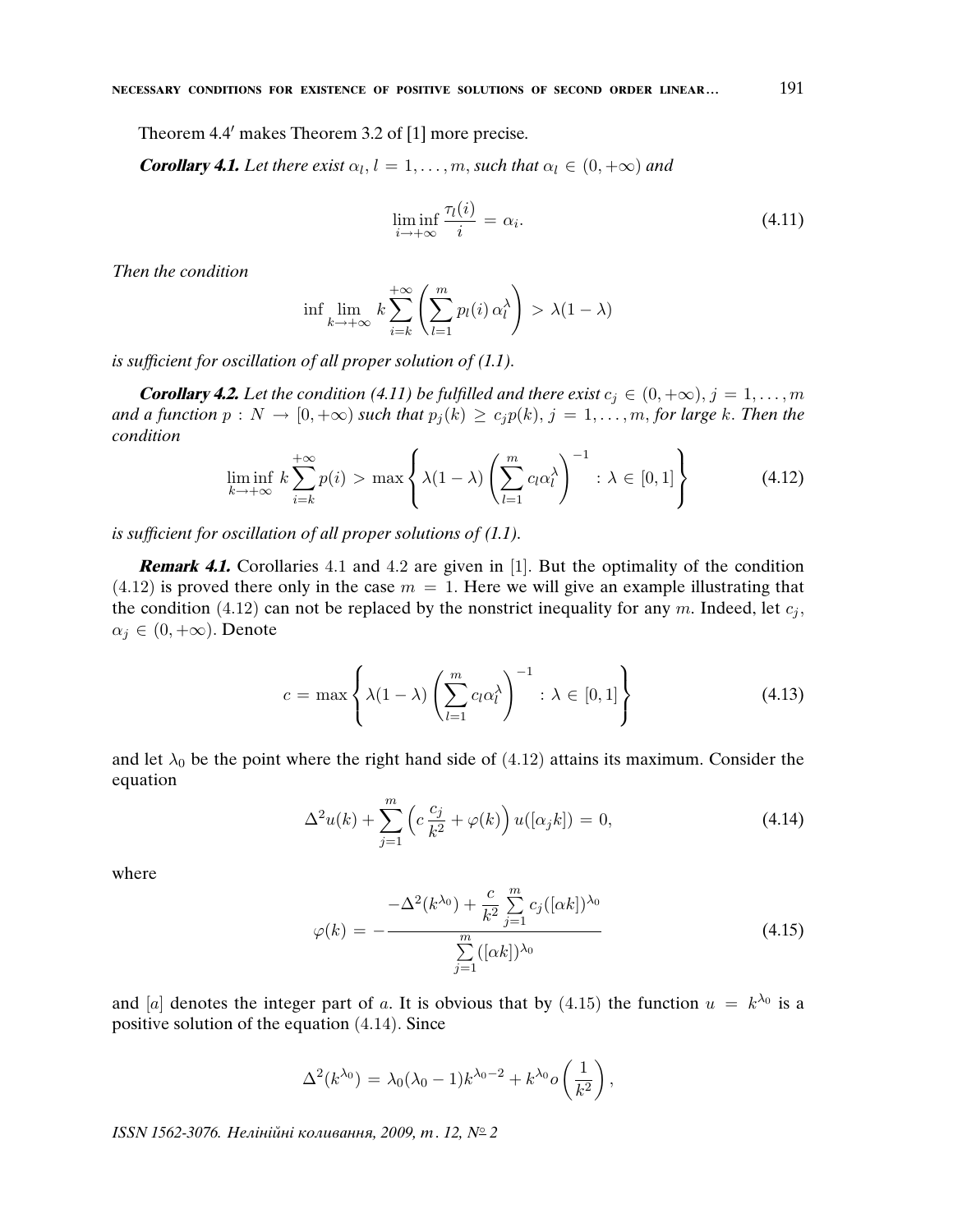by (4.15) we have  $\varphi(k) = o\left(\frac{1}{k}\right)$  $k<sup>2</sup>$ . Therefore it is obvious that

$$
p_l(k) = c\frac{c_l}{k^2} + \varphi(k) \ge (c - \varepsilon)\frac{c_l}{k^2} = c_l p(k), \quad p(k) = \frac{c - \varepsilon}{k^2}.
$$

Since  $+ \infty$  $i=$  $i^{-2} \geq k^{-1}$ , we have

$$
\inf \lim_{k \to +\infty} k \sum_{i=k}^{+\infty} p(i) \ge c - \varepsilon.
$$

Therefore, due to arbitrariness of  $\varepsilon$  we have

$$
\liminf_{k \to +\infty} k \sum_{i=k}^{+\infty} p(i) \ge c. \tag{4.16}
$$

On the other hand, since the equation (4.14) has a positive solution, (4.13) and Corollary 4.2 imply

$$
\liminf_{k \to +\infty} k \sum_{i=k}^{+\infty} p(i) \leq c.
$$

Therefore by (4.16) we have  $\liminf_{k \to +\infty} k$  $+ \infty$  $i=$ k  $p(i) = c$ . But this shows that in Corollary 4.2 the inequality (4.12) can not be replaced by the non-strict one.

**Corollary 4.3.** Let the condition (4.2) be fulfilled, there exist a nonincreasing function  $\tilde{p} \in$  $\epsilon \in C(R_+;R_+)$  and a nondecreasing function  $\widetilde{\tau} \in C(R_+;R_+)$  such that  $\lim_{t \to +\infty} \widetilde{\tau}(t) = +\infty$  and

$$
p_l(i) \ge c_l \widetilde{p}(i), \quad \tau_l(i) \ge d_l \widetilde{\tau}(i), \quad l = 1, \dots, m,
$$
\n
$$
(4.17)
$$

where  $c_l, d_l \in (0, +\infty)$ . Let, moreover, for any  $\lambda \in [0, 1]$  the condition

$$
\limsup_{\varepsilon \to 0+} \left( \inf \lim_{k \to +\infty} k^{1+(\alpha-1)(h_{1\varepsilon}(\lambda)+h_{2\varepsilon})(\lambda)} \int_{k-1}^{+\infty} \widetilde{p}(1+\xi) \, \widetilde{\tau}^{\lambda-h_{1\varepsilon}(\lambda)}(\xi) d\xi \right) > \lambda(1-\lambda) \left( \sum_{l=1}^{m} c_l \, d_l^{\lambda} \right)^{-1}
$$
\n(4.18)

be fulfilled, where  $\alpha$  is given by (4.4). Then any proper solution of (1.1) is oscillatory.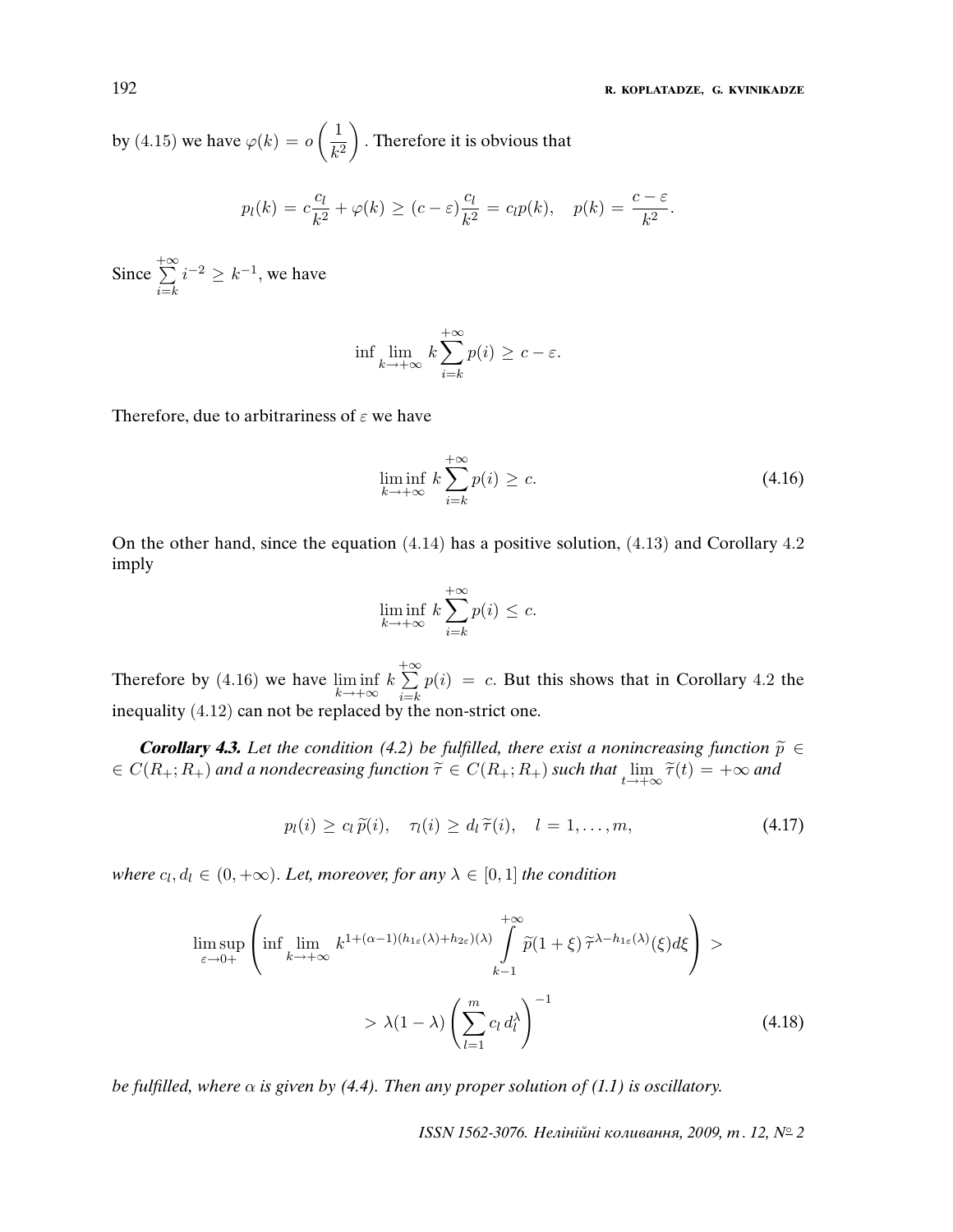*Proof.* To prove the corollary, it suffices to show that (4.18) implies (4.7). Indeed, from (4.17) we have

$$
\sum_{j=k}^{+\infty} \left( \sum_{l=1}^{m} p_l(j) \left( \frac{\tau_l(j)}{j} \right)^{\lambda - h_{1\varepsilon}(\lambda)} \right) =
$$
\n
$$
= \sum_{j=k}^{+\infty} \left( \sum_{l=1}^{m} p_l(j) \left( \frac{\tau_l(j)}{j} \right)^{\lambda - h_{1\varepsilon}(\lambda)} \int_{j-1}^{j} ds \right) \ge
$$
\n
$$
\ge \left( \sum_{l=1}^{m} c_l d_l^{\lambda - h_{1\varepsilon}(\lambda)} \right) \sum_{i=k}^{+\infty} \int_{j-1}^{j} \widetilde{p}(1+s) \widetilde{\tau}^{\lambda - h_{1\varepsilon}(\lambda)}(s) ds =
$$
\n
$$
= \left( \sum_{l=1}^{m} c_l d_l^{\lambda - h_{1\varepsilon}(\lambda)} \right) \int_{k-1}^{+\infty} \widetilde{p}(1+s) \widetilde{\tau}^{\lambda - h_{1\varepsilon}(\lambda)}(s) ds.
$$

Therefore (4.18) obviously implies (4.7).

The corollary is proved.

**Corollary 4.4.** Let  $c_l, d_l, \alpha \in (0, +\infty), l \in 1, \ldots, m$ ,

$$
p_l(i) \ge \frac{c_l}{i^2}, \quad \tau_l(i) \ge d_l i^{1+\alpha}.
$$
\n(4.19)

Then any proper solution of  $(1.1)$  is oscillatory.

To prove the corollary, it suffices to note that the conditions of Corollary 4.3 are fulfilled with  $\widetilde{p}(t) = \frac{1}{t^2}, \widetilde{\tau}(t) = t^{\alpha}$ .

**Corollary 4.5.** Let the conditions (4.2) be ful*fi*lled and there exist nondecreasing functions  $\widetilde{\tau}, \widetilde{p} \in C(R_+; R_+)$  such that the conditions (4.17) are fulfilled, where  $c_l, d_l \in (0, +\infty), l \in$  $\epsilon \in \{1, \ldots, m\}$ . Let, moreover, for any  $\lambda \in [0, 1]$  the condition

$$
\sup \lim_{\varepsilon \to 0+} \left( \inf \lim_{k \to +\infty} k^{1+(\alpha-1)(h_{1\varepsilon}(\lambda)+h_{2\varepsilon}(\lambda))} \int_{k}^{+\infty} \widetilde{p}(s) \, \widetilde{\tau}^{\lambda-h_{1\varepsilon}(\lambda)}(s) \, ds \right) > > \lambda (1-\lambda) \left( \sum_{l=1}^{m} c_l \, d_l^{\lambda} \right)^{-1}
$$

be ful*fi*lled. Then any proper solution of (1.1) is oscillatory.

**Corollary 4.6.** Let the conditions (4.19) be fulfilled, where  $c_l, d_l \in (0, +\infty), l = 1, \ldots, m$ , and

$$
p_l(i) \ge \frac{c_l}{i^{\beta}}, \quad \tau_l(i) \ge d_l i^{1-\alpha},
$$

where  $\beta < 2 - \alpha$ ,  $\alpha \in (0, 1)$ . Then any proper solution of (1.1) is oscillatory.